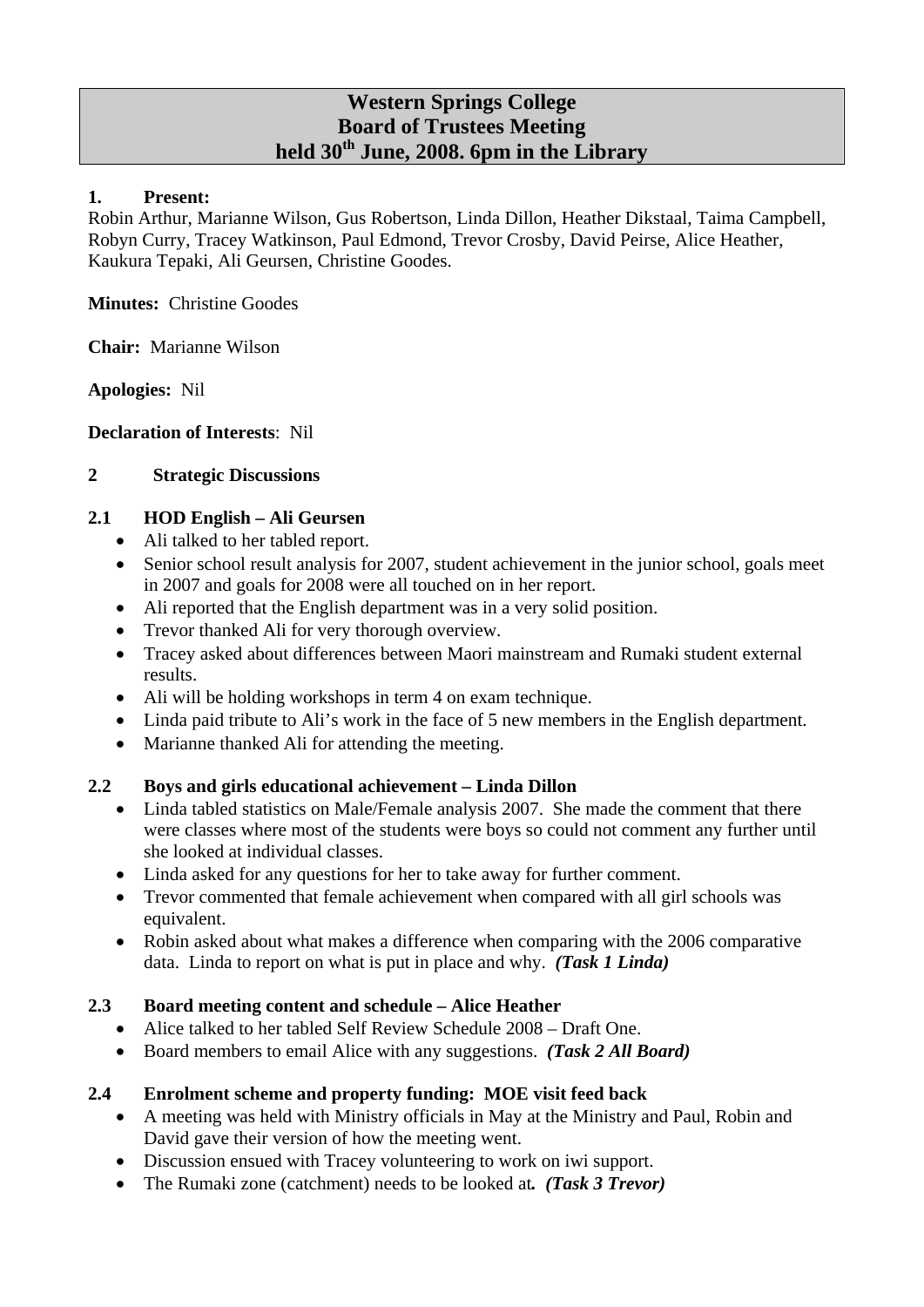- Heather asked about staff with children wanting to enroll their student at WSC. Trevor said that we cannot take on category 4 students under the present rules.
- Robin foreshadowed that a letter should be written in 2008 to out-of-zone families stating what the position is with out-of-zone enrolments.

#### **Resolution**

Enrolment Scheme:

That the verbal report of the trustees on meeting with the Ministry officials on  $22<sup>nd</sup>$  May be received.

Robin Arthur/Heather Dikstaal Carried

| 7.30 | the contract of the contract of<br>$   -$ |  |  |  |
|------|-------------------------------------------|--|--|--|
|      |                                           |  |  |  |

## **3. Monitoring**

#### **3.1 Appraisal Process – Linda Dillon**

• Linda talked to her tabled document 'Appraisal'. She talked about the processes of appraisal used at WSC which covered both teachers and support staff.

#### **Resolution**

Performance Appraisals:

That the report of the Associate Principal regarding present staff performance appraisal systems and operation be received.

Marianne Wilson/Tracey Watkinson Carried

## **3.2 Policy Proposal – Robin Arthur**

• Robin talked to the Policy Meeting minutes and the draft policies presented along with Schedules A & B.

#### **Resolution**

Policy:

That the Board ratify the draft Policy Development Policy.

That the Board ratify the draft Legislative Compliance Policy.

That the Board notes with the adoption of the Legislative Compliance policy that the following existing policies are no longer required and revokes them: Privacy, Copyright, Animal Ethics.

Robin Arthur/David Peirse Carried

## **3.3 Classroom Accommodation Funding Entitlements: MOE Response**

• No response.

## **3.4 Annual Report / Annual Plan**

• Not available yet.

## **3.5 Discipline Report – Robin Arthur/Linda Dillon**

- Robin reported that there had been one exclusion since the last meeting.
- Linda tabled her Discipline Report which showed the outcomes of students who had been reinstated with conditions.
- Robin stated that this report was a very useful document and this should be discussed at a later time *(Task 4 Discipline committee).*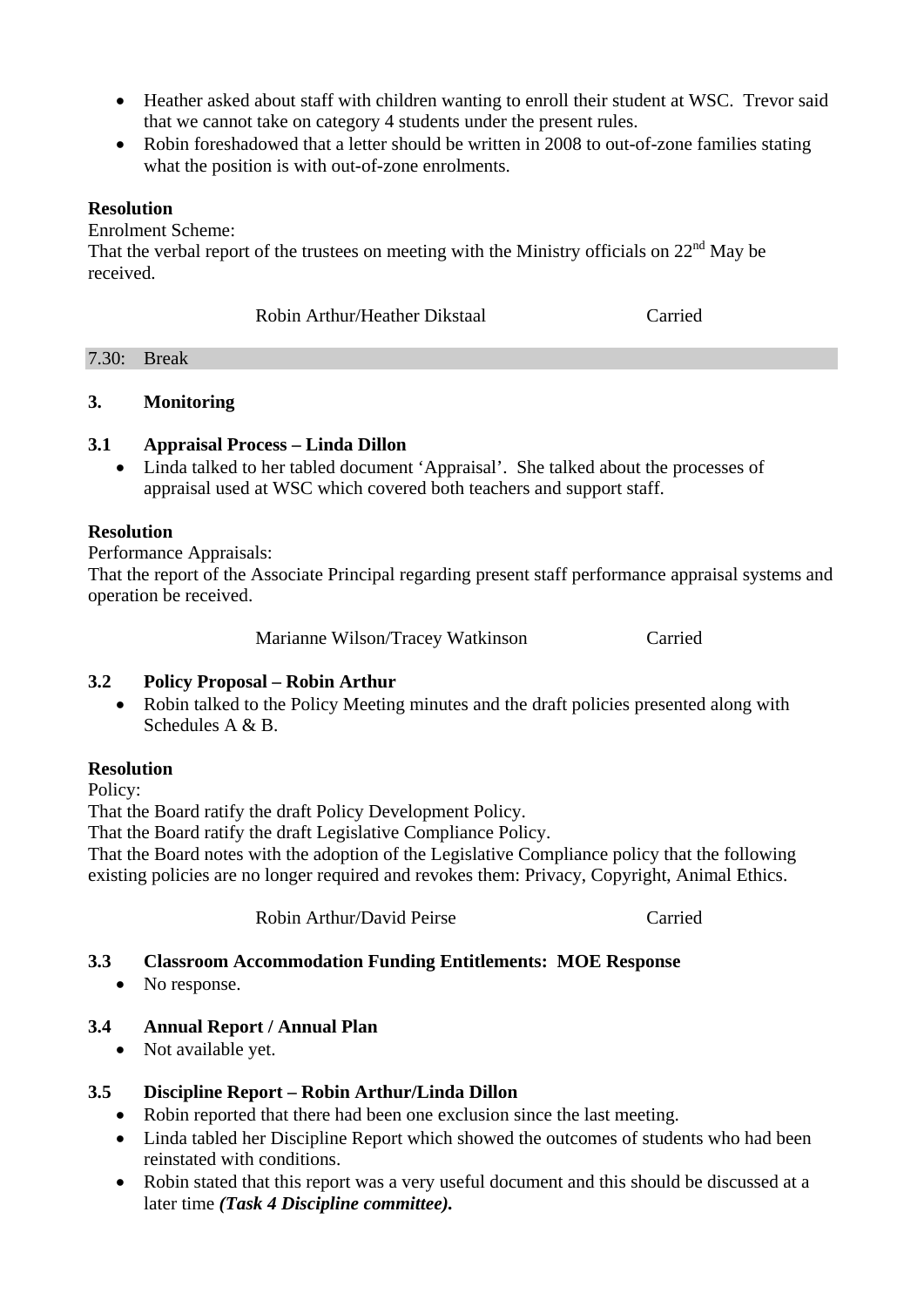## **Resolution**

Discipline:

That the verbal and written report of the Associate Principal regarding outcomes in cases of reinstatement with conditions be received.

Marianne Wilson/Kaukura Tepaki Carried

## **3.6 Finance – Trevor**

• Trevor talked to the tabled documents.

Trevor asked for the WSC 2007 Annual Report and Financial Statements and 2007 Consolidated Annual Report and Financial Statements, with changes, be accepted.

| Trevor Crosby/Linda Dillon | Carried |
|----------------------------|---------|
|----------------------------|---------|

• Tracey asked for Hall and Gym Hire coding to be checked.

Trevor asked for the June Finance Meeting minutes to be accepted. Trevor asked for the April and May Financial Statements to be accepted.

Trevor Crosby/Tracey Watkinson Carried

## **3.7 Property – Paul Edmond**

- Paul talked to his tabled report
- Special meeting to talk about future directions of property scheduled for  $29<sup>th</sup>$  July at 6pm. *(Task 5).*
- Linda has approached Helen Clark's Secretary re site remediation to no avail as yet.

Paul asked for the Property Committee minutes to be accepted

Paul Edmond/Tracey Watkinson Carried.

## **3.8 Fundraising Working Party – Deferred**

**4. Identify Agenda Items for Next Meeting**  • Enrolments

## **5. Administration**

## **5.1 Confirmation of Minutes**

Marianne asked for minutes of the May meeting to be accepted and for them to be places on the website. *(Task 6)*

Marianne Wilson/Robin Arthur Carried

## **5.2 Correspondence**